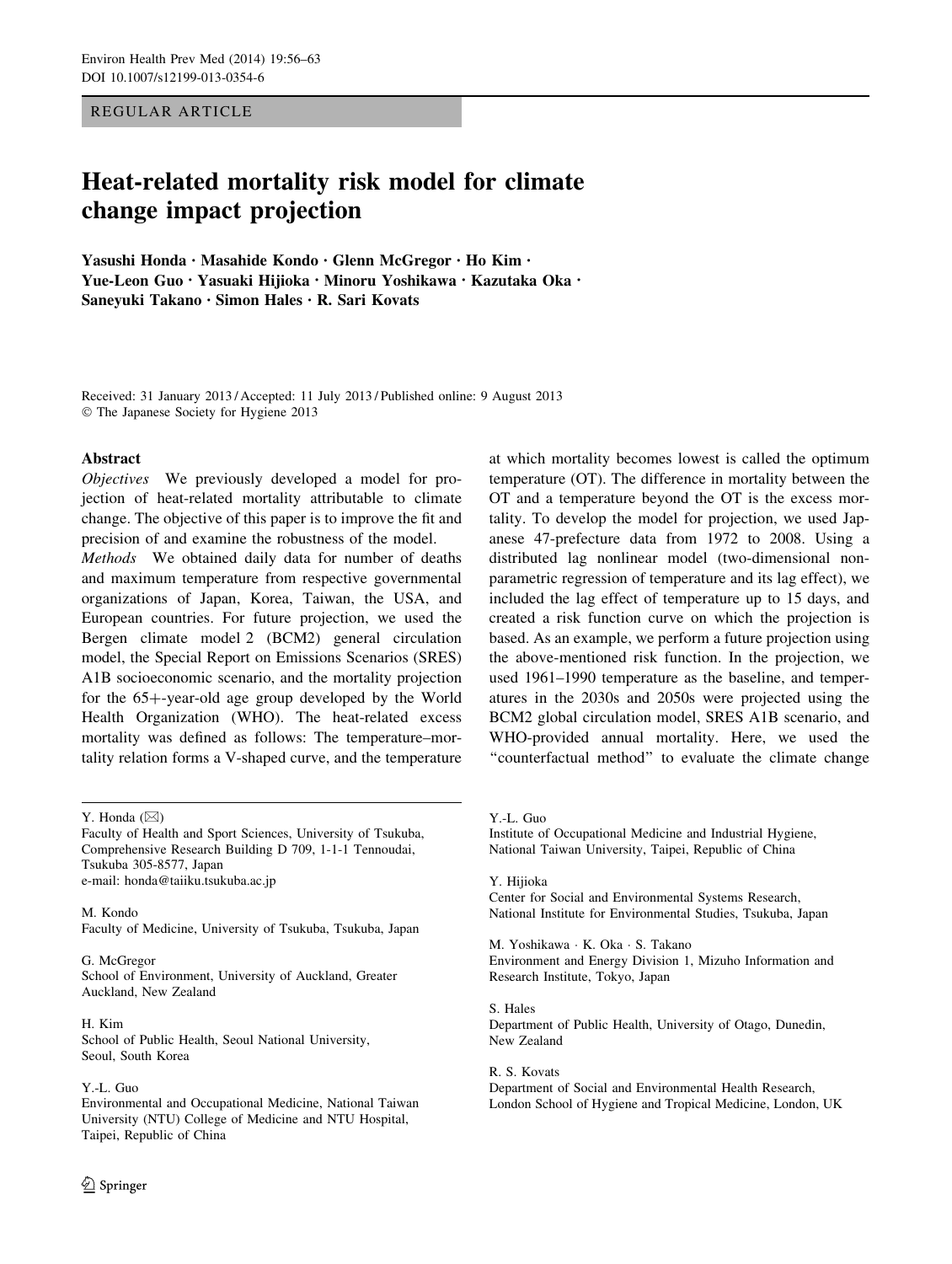<span id="page-1-0"></span>impact; For example, baseline temperature and 2030 mortality were used to determine the baseline excess, and compared with the 2030 excess, for which we used 2030 temperature and 2030 mortality. In terms of adaptation to warmer climate, we assumed 0 % adaptation when the OT as of the current climate is used and 100 % adaptation when the OT as of the future climate is used. The midpoint of the OTs of the two types of adaptation was set to be the OT for 50 % adaptation.

Results We calculated heat-related excess mortality for 2030 and 2050.

Conclusions Our new model is considered to be better fit, and more precise and robust compared with the previous model.

Keywords Heat-related mortality · Excess deaths · Climate change - Projection - Adaptation

## Introduction

In 2002, the World Health Organization reported for the first time the health impact of climate change [[1\]](#page-7-0). In the report, however, heat-related impact was not included in the final aggregate total number, because it was not easy to model the relationship between ambient temperature and mortality for projecting future impact of climate change.

One of the reasons for not being able to construct the model was as follows: In many places of the world, a V-shaped temperature–mortality relation was observed [[2,](#page-7-0) [3](#page-7-0)]. Using this relation, heat-related excess mortality can be defined as the shaded area in Fig. 1 (where the V-shaped relation was constructed from data for Tokyo from 1972 to 2008). So, if we can identify the optimum temperature (OT), at which the mortality risk becomes smallest, we should be able to estimate the excess mortality with some additional information (as described later). Although the OT level was found to be higher for warmer areas [[4,](#page-7-0) [5\]](#page-7-0), no good index to estimate the OT had been available.

In 2007, we found that the optimum temperature can be estimated using the 80–85th percentile of daily maximum temperature based on 47 prefectures in Japan [\[6](#page-7-0)]. Using this estimation method and a risk function model, we projected excess mortality due to heat [[7\]](#page-7-0). The projection method can be summarized as follows: The observation period was 24 years (1972–1995), and we used males and females with all ages combined. The OT was the 85th percentile value of daily maximum temperature. Although the risk function of excess mortality due to heat is nonlinear as shown in Fig. 1, we used the categorical function shown in Fig. 2. In this projection, we do not even show a confidence interval.



Fig. 1 Heat-related excess mortality, considered as the shaded area; the figure shows an example using data for Tokyo Prefecture for 1972–2008



Fig. 2 Risk function of excess mortality due to heat used in the previous projection

Although the above projection was one of the first projections of climate change impact on heat-related mortality, there were some weaknesses to the method, including (1) the applicability of the OT estimation method to other regions of the world, and (2) that the risk function was categorical. In this paper, we solve problem (2) by using a nonparametric risk function. This should be a substantial improvement, because the average of the temperatures in the highest temperature category was actually very close to the lower boundary of the category and huge underestimation was expected for the risk of this category. Regarding problem (1), we examine in this paper the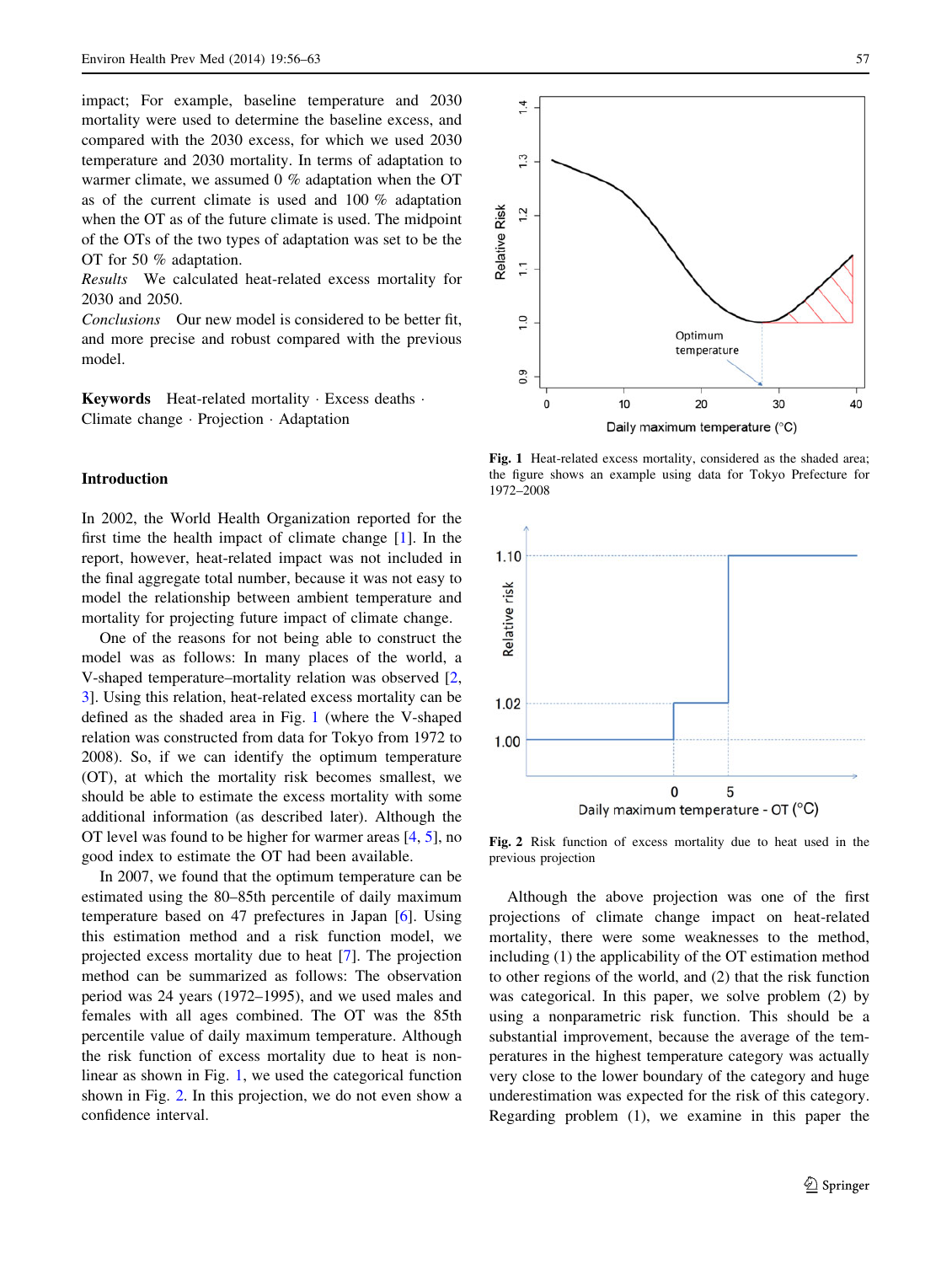<span id="page-2-0"></span>applicability using cities in Korea, Taiwan, Europe, and the USA as well as 47 Japanese prefectures.

Another concern is the temporal pattern of exposure– mortality effects. This can be regarded in two ways [\[8](#page-7-0)]. One is the carry-over effect (lag effect), and the other is mortality displacement or harvesting. The former effect has been considered not to last long for heat-related mortality. In the latter case, heat just kills people who would die in a very short period of time anyway, and avoiding heat would extend the lives of people for only a short period of time. In the case of the 2003 heat wave in Europe, however, there was little evidence of mortality displacement [\[9](#page-7-0)]. Here, we address this lag effect using a distributed lag nonlinear model developed by Armstrong [\[8](#page-7-0)].

## Materials and methods

Meteorological data and mortality data were obtained from respective governmental organizations of Japan, Korea, Taiwan, and European countries. For the USA, we downloaded the National Morbidity, Mortality, and Air Pollution Study (NMMAPS) files (which used to be downloadable at <http://www.ihapss.jhsph.edu/data/data.htm>, but are no longer available) [[10\]](#page-7-0). Some descriptive information for the mortality data is presented in Table 1; because heatrelated impact in occupational setting was also included in the new WHO project, we restricted mortality to  $65+$  years of age.

A set of mortality projections for the 2030s and 2050s was developed for this project by the World Health Organization. The approach built upon previous methods developed by Mathers and Loncar [[11\]](#page-7-0). The method uses a series of regression equations that quantify the current and historical relationships between mortality and a set of independent variables. The major independent variables that were shown to be structurally related to mortality were (i) gross domestic product (GDP)/capita, (ii) years of education, and (iii) time, which is assumed to be a proxy for health benefits arising

Table 1 Description of mortality data by country

| Country/<br>region | Observation<br>period | Age<br>category | Note                                     |
|--------------------|-----------------------|-----------------|------------------------------------------|
| Japan              | 1972-2008             | $65+$           | 47 prefectures, 1973-2008<br>for Okinawa |
| Korea              | 1992–2010             | $65+$           | 6 cities                                 |
| Taiwan             | 1994-2007             | $65+$           | 3 cities                                 |
| <b>USA</b>         | 1987-2000             | $65+$           | 20 cities                                |
| Spain              | 1992-2000             | All ages        | Barcelona                                |
| France             | 1991-1998             | All ages        | Paris                                    |
| Italy              | 1992-2000             | All ages        | Rome                                     |

from technological developments. In addition, specific assumptions are made regarding future patterns of human immunodeficiency virus (HIV)/acquired immunodeficiency syndrome (AIDS), tuberculosis, malaria, smoking, and body mass index (BMI).

## Development of the new risk function

We developed the risk function based on all 47 prefectures in Japan. Then, we examined the applicability of the assumptions in combining these 47 prefectures described below. For this purpose, we used the data for the selected cities in Korea, Taiwan, the USA, and Europe. We did not include data other than from Japan, because, although these cities somewhat represent large cities in each region, the data are not systematically collected and are not suitable for calculating average values.

#### Applicability of OT estimation method

We obtained OT estimates for 47 prefectures in Japan using a smoothing spline with six degrees of freedom. As shown in Fig. [3](#page-3-0), data points in the very hot range, especially beyond 35  $\degree$ C, are sparse. Figure [4](#page-3-0) shows the distribution of percentile values that correspond to the OT. In most cases, the value was around the 84th percentile. The mean of all the 47 prefectures was the 83.6th percentile, and we used this value to estimate the OT.

Table [2](#page-3-0) presents the OT and 84th percentile value of daily maximum temperature in the cities of the other countries examined in this study. The OTs and 84th percentile values were close to each other in a majority of the cities. There were 3 US cities (Dallas/Fort Worth, Houston, and San Diego) that did not show a V-shaped relation. These 3 cities are located in the south, and it is possible to speculate that air-conditioned houses are very popular in these hot cities such that residents of these cities have adapted to heat exposure. However, other southern cities showed a V-shaped relation, even when the OT was higher than 40  $\degree$ C. Also, in many mid- to southern Japanese prefectures, more than 90 % of households are equipped with air-conditioners (based on the 2009 National Survey of Family Income and Expenditure, for example), but these prefectures still showed V-shaped temperature–mortality relations. Hence, these 3 US cities may be exceptions due to statistical variation. From this multicountry examination, we concluded that OT can be estimated by the 83.6th percentile value of daily maximum temperature.

#### Precision improvement

To improve precision, use of long-term data and combining area-specific data are effective, provided that the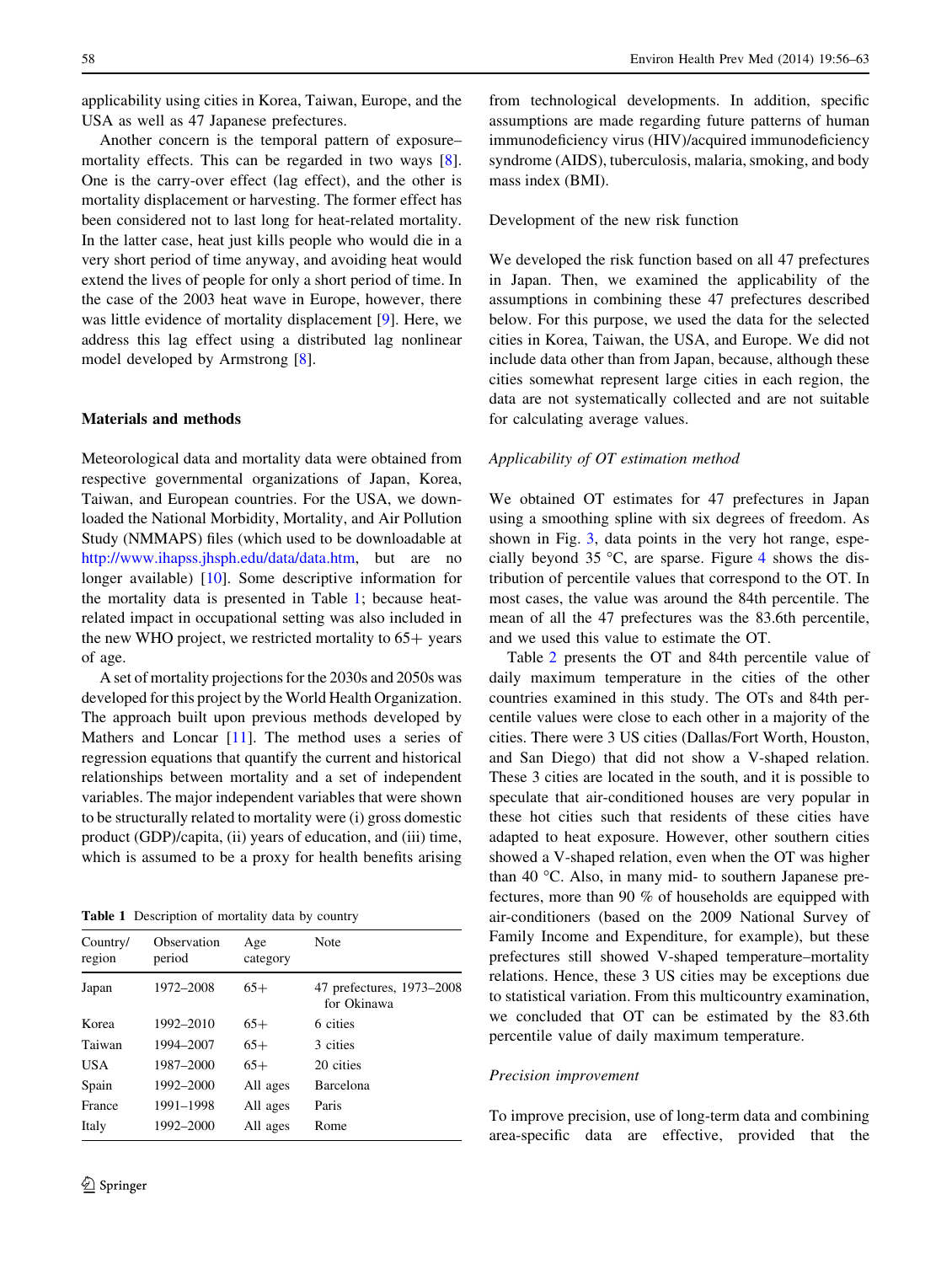<span id="page-3-0"></span>

Fig. 3 Relation between daily maximum temperature and relative risk (RR) in Tokyo, 1972–2008



Fig. 4 Distribution of optimum temperature (expressed as percentile value of daily maximum temperature) in Japan

chronological trend is well controlled and the heterogeneity among areas is reasonably small.

To control for chronological trend and population size, we introduced relative risk. The reference mortality for each year is the average number of deaths during the days with daily maximum temperature from the 75th to 85th percentile for each year. We chose this reference because this reference temperature range usually covers the OT, and because this reference is less affected by influenza epidemic than the annual average daily number of deaths or adding time trend in regression models as a nonparametric term.

**Table 2** OT, 84th percentile of  $T_{\text{max}}$ , and ratio of  $\text{RM}_{\text{OT}}$  over  $\text{RM}_{\text{av}}$ 

| Country | City                           | OT   | 84th percentile<br>of $T_{\text{max}}$ | Ratio               |
|---------|--------------------------------|------|----------------------------------------|---------------------|
| Taiwan  | Taipei                         | 33.4 | 33.9                                   | 0.95                |
|         | Taichung                       | 33.0 | 33.0                                   | 0.94                |
|         | Kaohsiung                      | 31.2 | 32.5                                   | 0.96                |
| Korea   | Seoul                          | 27.8 | 28.1                                   | 0.93                |
|         | Busan                          | 28.7 | 26.6                                   | 0.93                |
|         | Daegu                          | 29.9 | 29.5                                   | 0.93                |
|         | Incheon                        | 27.5 | 26.9                                   | 0.94                |
|         | Gwangju                        | 29.1 | 28.8                                   | 0.92                |
|         | Daejeon                        | 29.6 | 28.4                                   | 0.91                |
| USA     | Los Angeles                    | 30.0 | 28.3                                   | 0.95                |
|         | New York                       | 26.7 | 28.3                                   | 0.92                |
|         | Chicago                        |      | 27.8                                   | 0.94                |
|         | Dallas/Fort Worth <sup>b</sup> | 37.2 | 34.4                                   | 0.93                |
|         | Houston <sup>b</sup>           | 41.7 | 33.9                                   | 0.93                |
|         | Phoenix                        | 41.7 | 40.0                                   | 0.89                |
|         | Santa Ana/Anaheim              | 33.3 | 31.1                                   | 0.94                |
|         | San Diego <sup>b</sup>         | 41.7 | 24.4                                   | 0.95                |
|         | Miami                          | 31.7 | 32.2                                   | 0.96                |
|         | Detroit                        | 25.0 | 27.2                                   | 0.93                |
|         | Seattle                        | 22.2 | 23.3                                   | 0.93                |
|         | San Bernardino                 | 39.4 | 38.9                                   | 0.91                |
|         | San Jose                       | 30.6 | 31.7                                   | 0.91                |
|         | Minneapolis/St. Paul           | 26.7 | 26.7                                   | 0.92                |
|         | Riverside                      | 44.4 | 42.8                                   | 0.91                |
|         | Philadelphia                   | 27.8 | 29.4                                   | 0.92                |
|         | Atlanta                        | 31.7 | 31.1                                   | 0.93                |
|         | Oakland                        | 32.8 | 33.9                                   | 0.90                |
|         | Denver                         | 33.3 | 32.2                                   | 0.92                |
|         | Cleveland                      | 26.1 | 26.7                                   | 0.94                |
| Spain   | Barcelona                      | 27.9 | 29.4                                   | 0.88 <sup>a</sup>   |
| France  | Paris                          | 22.8 | 23.6                                   | $0.92^{\rm a}$      |
| Italy   | Rome                           | 25.0 | 26.8                                   | $0.89$ <sup>a</sup> |

<sup>a</sup> Target population is all ages combined

<sup>b</sup> Optimum temperature was not observed; the lowest mortality was observed at the highest end of the temperature

## Lag effect inclusion

As explained earlier, lag effect should be controlled for to obtain the overall heat-related effect. For this purpose, we used a distributed lag nonlinear model [[8\]](#page-7-0). In the actual calculation, we used the dlnm package developed by Gasparrini [[12\]](#page-7-0) in R 2.15.1 [\[13](#page-7-0)]. In their paper, they describe dlnm as ''a modelling framework that can simultaneously represent non-linear exposure–response dependencies and delayed effects. This methodology is based on the definition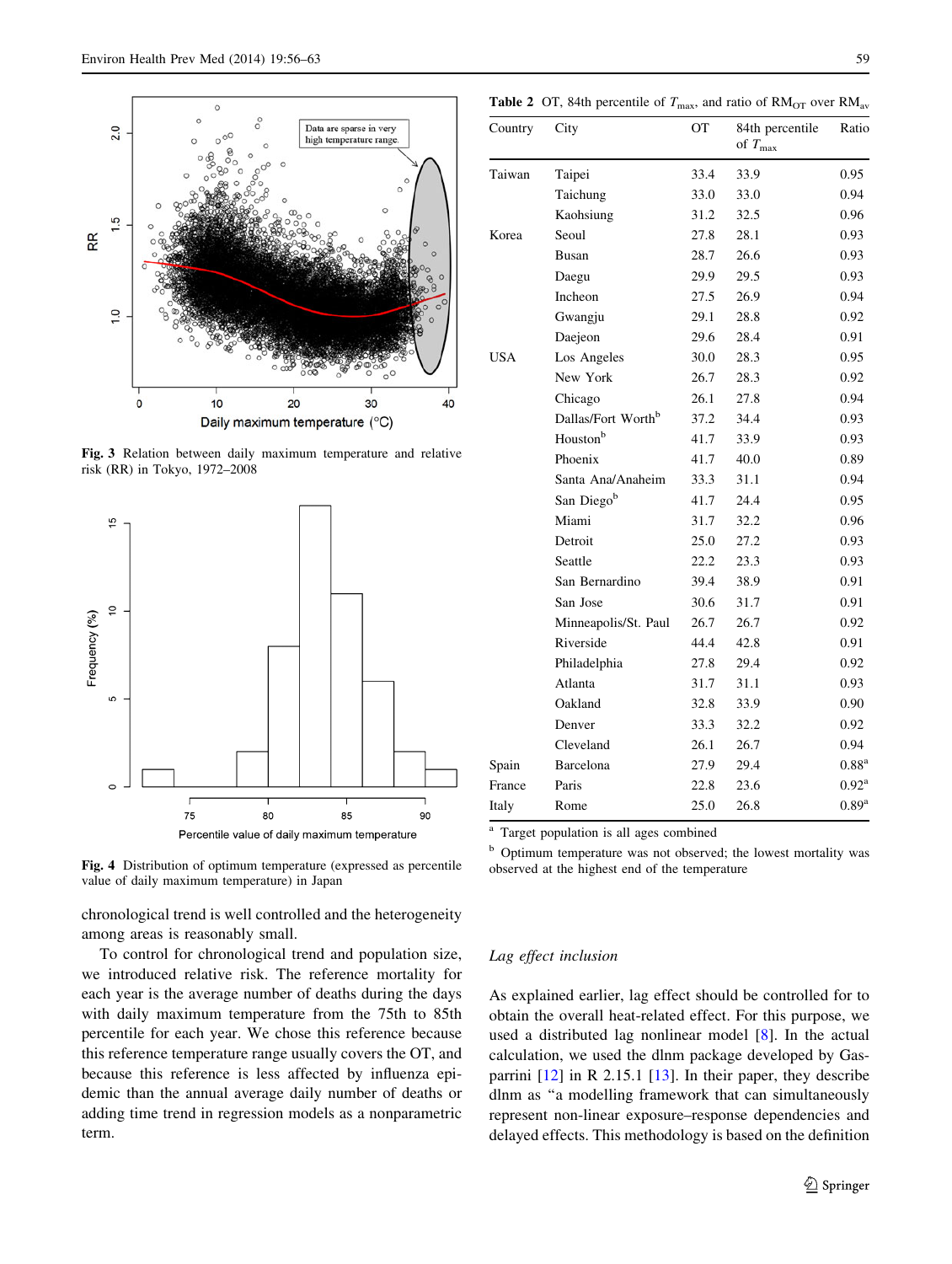<span id="page-4-0"></span>of a 'cross-basis', a bi-dimensional space of functions that describes simultaneously the shape of the relationship along both the space of the predictor and the lag dimension of its occurrence.'' In our model, we used OT-offset daily maximum temperature (expressed as " $T_{\text{max}} - OT$ ") as the temperature index. Another choice would be the percentile value of daily maximum temperature, because most prefectures have OT close to the 84th percentile value. However, the range of daily maximum temperature is very wide in northern prefectures, whereas that in southern prefectures is narrow, so a one-unit increase of the percentile corresponds to a different increase in temperature.

The parameter setting of the dlnm model is as follows: For both OT-offset daily maximum temperature and its lag (from 0 to 15 days), we used natural cubic splines with degree of freedom 6. OT-offset daily maximum temperature  $= 0$ , i.e., the mortality level at OT, was used as a reference. Since we used relative mortality, quasi-Poisson distribution was assumed. Figure 5 shows the dlnm result.



Fig. 5 Risk function of excess mortality due to heat (for 47 prefectures in Japan, 1972–2008). Note: Lag effects up to 15 days were added to construct this curve



Fig. 6 Lag structure of the heat-related relative risk when the daily maximum temperature is  $5^{\circ}$ C higher than OT. Note: Lag structure when  $T_{\text{max}} - \text{OT}$  was 5

This curve shows the result of adding up the lag effect. Figure 6 shows the lag pattern for the situation when the daily maximum temperature is  $5^{\circ}$ C higher than OT. Lag 0 days had the highest risk, followed by lag 1 day. These risks, including slightly negative risk up to lag 15 days, were added up to construct Fig. 5. As observed, heatrelated mortality increases monotonically above OT. On the other hand, below OT there is a complex relationship between mortality and temperature.

#### From relative risk to excess number of deaths

The above risk function curve used the relative risk, and we need to estimate the excess number of deaths using this relative risk. Because the reference of the relative risk is the risk at OT, we can convert the relative risks if we can calculate the number of deaths when the temperature is the OT ( $ND<sub>OT</sub>$ ). For this purpose, considering that the available information is the annual number of deaths (NAN), we need the following formula:

 $ND_{OT} = (NAN/365.25) \times RM_{OT}/RM_{av}$ 

where  $RM<sub>OT</sub>$  is the relative risk at OT and  $RM<sub>av</sub>$  is the average daily relative risk. (NAN/365.25) yields the daily average number of deaths. We obtained both  $RM<sub>OT</sub>$  and RMav using the Japanese dataset. Based on the Japanese dataset, the average and standard deviation of  $RM<sub>OT</sub>/RM<sub>av</sub>$ were 0.88 and 0.014, respectively.

To examine the robustness of the above index, we used selected data from cities in Korea, Taiwan, the USA, and Europe. Table [2](#page-3-0) presents the values of this ratio in these countries selected for this manuscript. Although cities in Korea, Taiwan, and the USA showed a higher ratio than Japanese prefectures, two European countries showed a lower ratio. Considering that the European data are for all ages combined, the ratios for the  $65+$ -year-old age group is expected to be even lower, because  $\lt 65$ -year-old age groups are usually more resistant to heat; heat-related relative risk is lower for younger age groups. Based on this observation, we decided to use the Japanese ratio, 0.88, for global projection.

Projection of future impact of climate change on heat-related mortality

We need the daily maximum temperature distribution for risk estimation. So, we chose NCC (= NCEP Corrected by CRU, where NCEP stands for National Centers for Environmental Prediction, USA, and CRU stands for Climate Research Unit, University of East Anglia) daily data [\[14](#page-7-0)] as the baseline climate data. For the future climates, we used one of the general circulation models provided by the WHO Global Burden of Diseases project, i.e., BCM2.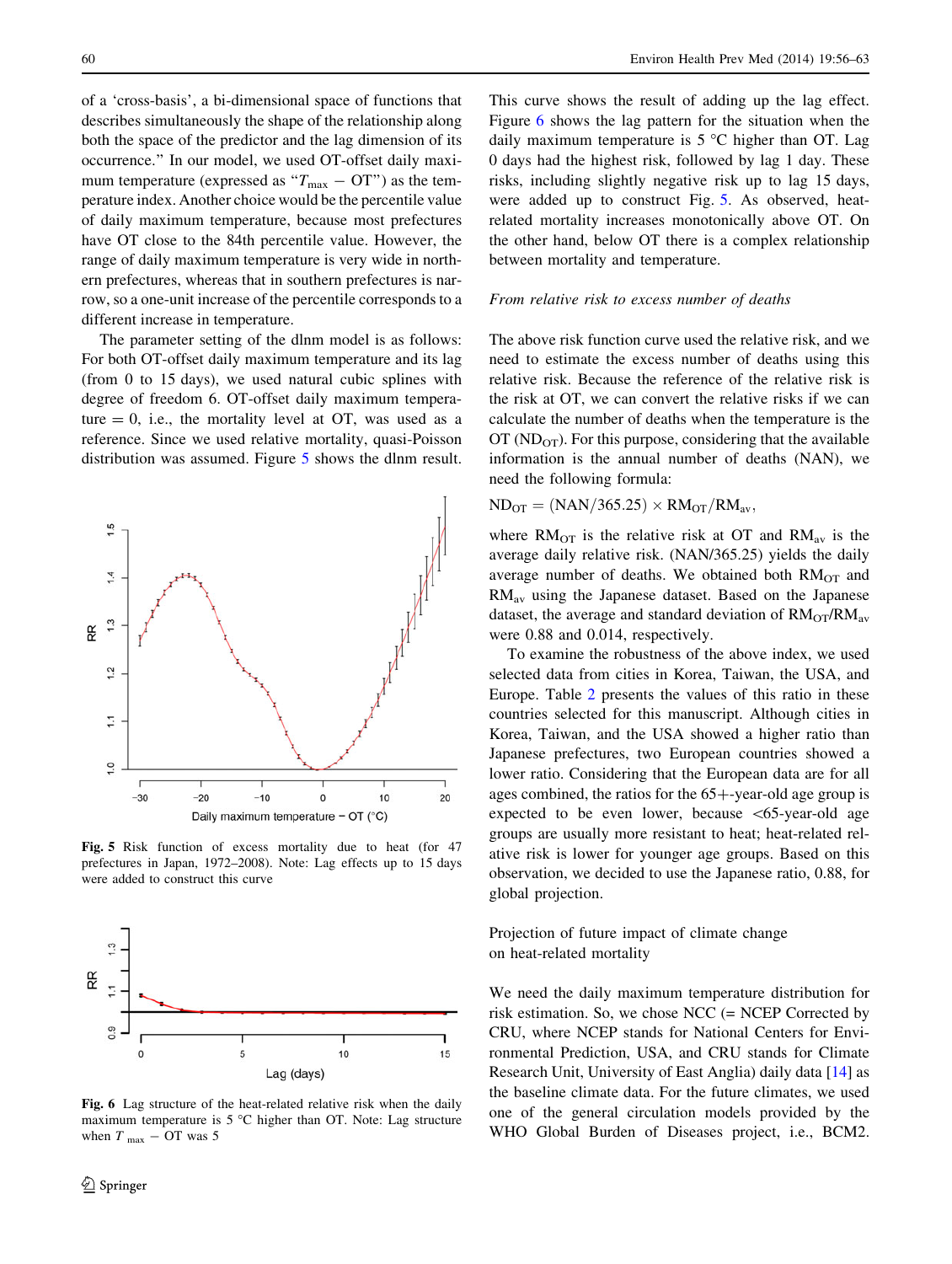Here, we added the monthly average difference between the current climate and the future climate from models to each of the baseline daily maximum temperatures within the same month. The grid resolution is  $1^\circ$ . As the socioeconomic scenario, we used SRES A1B.

Adaptation is another concern. When the OT is estimated as the 83.6th percentile value of daily maximum temperature as of the current climate, we assume no adaptation (0 % adaptation). If the future climate is used for OT estimation, we assume 100 % adaptation. The midpoint of the 0 and 100 % adaptation OTs is assumed to be the OT for 50 % adaptation. V-shape flattening is another possible type of adaptation, but our preliminary analyses showed no evidence of flattening (this will be published in another paper), and we did not include this type of adaptation in this manuscript.

Because there are excess deaths due to heat even at present, the excess number of deaths attributable to climate change is calculated using the ''counterfactual method.'' The idea is that, with identical annual mortality rate, what is the difference between the number of excess deaths in the baseline case and that in the altered climate case? The actual procedure for 2030 is as follows: The calculation was done for each  $1^{\circ} \times 1^{\circ}$  grid of the globe. We used the annual number of deaths (provided by the WHO) in 2030 for both the baseline and altered climate case. Then, for the baseline case, we applied the temperature distribution of the current climate (1961–1990) to the risk functions (based on 47 prefectures of Japan) for 0, 50, and 100 % adaptation; for the altered climate case, we applied the temperature distribution of the projected 2030 climate obtained using BCM2 instead of the current climate. The difference in the number of excess deaths between these two cases is considered to be the climate-attributable excess number of deaths. These grid-specific numbers of deaths were summed up for each WHO region (Table 3). Likewise, the 2050 climate-attributable excess number of deaths was calculated.

## **Results**

Table [4](#page-6-0) presents the projected excess heat-related deaths by WHO region. Asian regions are vulnerable to climate change impact.

In some regions, the heat-related excess deaths constitute up to 0.6 % of deaths, and some high-income regions also suffer a 0.1–0.4 % excess.

## Discussion

Because this manuscript aims at developing a better projection model for heat-related excess deaths, the problems

Table 3 WHO regions

| WHO REG NEW | GBDname                      |  |  |  |
|-------------|------------------------------|--|--|--|
| AP_HI       | Asia Pacific, High Income    |  |  |  |
| $As_C$      | Asia, Central                |  |  |  |
| As_E        | Asia, East                   |  |  |  |
| As $S$      | Asia, South                  |  |  |  |
| As_SE       | Asia, Southeast              |  |  |  |
| Au          | Australasia                  |  |  |  |
| Ca          | Caribbean                    |  |  |  |
| $Eu_C$      | Europe, Central              |  |  |  |
| $Eu$ $E$    | Europe, Eastern              |  |  |  |
| $Eu$ W      | Europe, Western              |  |  |  |
| LA_A        | Latin America, Andean        |  |  |  |
| $LA_C$      | Latin America, Central       |  |  |  |
| $LA_S$      | Latin America, Southern      |  |  |  |
| LA_T        | Latin America, Tropical      |  |  |  |
| NA_HI       | North America, High Income   |  |  |  |
| NA_ME       | North Africa/Middle East     |  |  |  |
| <b>Oc</b>   | Oceania                      |  |  |  |
| SSA_C       | Sub-Saharan Africa, Central  |  |  |  |
| SSA_E       | Sub-Saharan Africa, East     |  |  |  |
| SSA_S       | Sub-Saharan Africa, Southern |  |  |  |
| SSA_W       | Sub-Saharan Africa, West     |  |  |  |

and their solutions were already addressed in '['Materials](#page-2-0) [and methods](#page-2-0)'' section. Here, we evaluate how our goal was achieved, i.e., how much the fit, precision, and robustness of the proposed model have been improved from the previous projection [[7\]](#page-7-0). As shown in Figs. [2](#page-1-0) and [5,](#page-4-0) it is obvious that the fit is much better for the present model. To show the improvement of precision, we used the present model and applied it to the observation period of the previous model, i.e., 1972–1995. As an example, when the temperature was 10  $\degree$ C higher than OT, the risk estimate (95 % confidence interval) of this calculation was 1.241 (1.218–1.265), whereas the present calculation gave 1.173 (1.156–1.189); the range of the confidence interval was 30 % smaller. As for the robustness, Table [2](#page-3-0) clearly shows the similarity of the OT and the ratio of  $RM<sub>OT</sub>$  over  $RM<sub>av</sub>$ across a wide range of areas, including Asia, the USA, and Europe. Hence, our model that sets OT to be around the 84th percentile value of daily maximum temperature can be generalizable to all over the world. One additional concern may be the applicability of our OT estimation to tropical areas, where the annual temperature difference is very small. Our analyses covered very cold areas to subtropical areas, but did not cover tropical areas or countries in the Southern Hemisphere. In this regard, McMichael and coworkers' report [[15\]](#page-7-0) is worth mentioning, because they observed the heat-related effect for 12 cities including cities in tropical countries and those in the Southern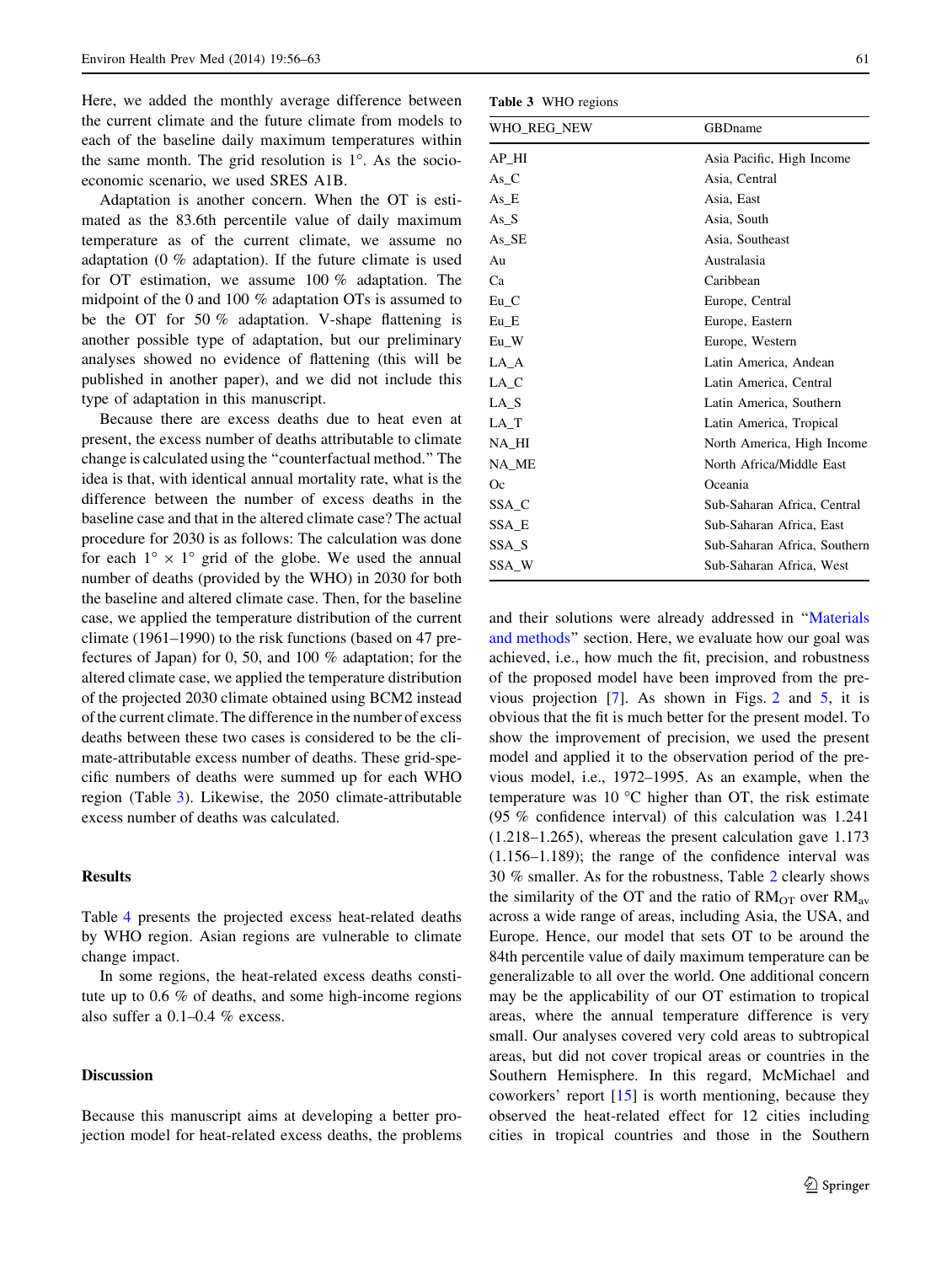<span id="page-6-0"></span>Table 4 Projection of heat-related excess deaths

| Region                                          | 2030                    |                 |                     |                      | 2050           |                         |                 |              |                      |                  |
|-------------------------------------------------|-------------------------|-----------------|---------------------|----------------------|----------------|-------------------------|-----------------|--------------|----------------------|------------------|
|                                                 | Population <sup>a</sup> | <b>Baseline</b> | $0 \%$ <sup>b</sup> | 50 % $\mathrm{^{b}}$ | 100 % $b$      | Population <sup>a</sup> | <b>Baseline</b> | 0 % $\rm ^b$ | 50 % $\mathrm{^{b}}$ | $100~\%^{\rm b}$ |
| $AP_HI$                                         | 177,053                 | 2,427           | 4,802               | 3,635                | 2,598          | 162,307                 | 2,528           | 6,866        | 4,395                | 2,588            |
| $As_C$                                          | 9,529                   | 611             | 1,458               | 975                  | 598            | 103,588                 | 947             | 3,797        | 2,024                | 854              |
| $As_E$                                          | 1,428,481               | 5,343           | 18,423              | 11,053               | 5,837          | 1,332,115               | 7,050           | 36,739       | 18,612               | 7,184            |
| $As\_S$                                         | 2,033,885               | 10,692          | 26,666              | 18,022               | 11,296         | 2,284,943               | 17,429          | 65,562       | 37,524               | 18,489           |
| $As\_SE$                                        | 723,970                 | 1,449           | 5,718               | 3,078                | 1,594          | 777,181                 | 2,487           | 19,662       | 8,371                | 2,549            |
| Au                                              | 32,982                  | 119             | 370                 | 230                  | 125            | 37,063                  | 156             | 837          | 424                  | 174              |
| Ca                                              | 48,633                  | $\overline{c}$  | 195                 | 75                   | $\overline{c}$ | 49,792                  | 3               | 553          | 261                  | 3                |
| $\mathop{\hbox{\rm Eu}}\nolimits\_C$            | 115,732                 | 988             | 3,123               | 1,955                | 1,090          | 107,099                 | 1,058           | 5,396        | 2,998                | 1,417            |
| $\mathop{\hbox{\rm Eu}}\nolimits_\mathbin{\_}E$ | 195,411                 | 1,708           | 6,350               | 3,647                | 1,860          | 178,872                 | 1,732           | 10,471       | 4,845                | 1,721            |
| $Eu_W$                                          | 441,260                 | 3,570           | 6,214               | 4,722                | 3,485          | 446,713                 | 4,425           | 13,367       | 8,334                | 4,677            |
| $LA_A$                                          | 66,776                  | 41              | 372                 | 160                  | 40             | 75,150                  | 71              | 1,760        | 548                  | 78               |
| $LA_C$                                          | 287,206                 | 700             | 2,181               | 1,239                | 711            | 318,626                 | 1,226           | 7,364        | 3,363                | 1,249            |
| $LA_S$                                          | 69,901                  | 234             | 924                 | 537                  | 263            | 74,285                  | 301             | 2,069        | 925                  | 289              |
| $\rm LA\_T$                                     | 229,162                 | 364             | 2,050               | 1,066                | 432            | 233,166                 | 563             | 6,546        | 2,545                | 694              |
| NA_HI                                           | 401,536                 | 2,408           | 7,394               | 4,704                | 2,702          | 446,749                 | 2,953           | 15,441       | 7,877                | 3,235            |
| NA_ME                                           | 584,318                 | 1,596           | 4,780               | 2,977                | 1,683          | 681,137                 | 3,209           | 15,331       | 7,940                | 3,302            |
| Oc                                              | 14,113                  | $\overline{4}$  | 47                  | 14                   | 3              | 18,172                  | 8               | 195          | 68                   | 7                |
| SSA_C                                           | 152,539                 | 201             | 918                 | 482                  | 221            | 212,327                 | 438             | 4,007        | 1,645                | 485              |
| SSA_E                                           | 574,918                 | 858             | 3,686               | 1,923                | 857            | 848,878                 | 1,679           | 14,734       | 6,060                | 1,776            |
| SSA_S                                           | 81,752                  | 156             | 539                 | 319                  | 165            | 87,940                  | 246             | 1,737        | 798                  | 300              |
| SSA_W                                           | 543,556                 | 775             | 2,491               | 1,486                | 785            | 809,872                 | 1,578           | 9,468        | 4,465                | 1,679            |

In thousands. Based on United Nations 2010 revision, medium estimates

 $b$  0, 50, and 100 % represent adaptation level

Hemisphere. Their model used a different method from ours; For example, they used daily mean temperature instead of daily maximum temperature, and they averaged out lag effect for lag 0–1 day and for lag 0–13 days. Still, the relation of the 0–1 averaged lag model was V-shaped for the majority of the cities. Considering that the 84th percentile value is roughly equal to the summer mean temperature, we tried to identify summer average temperature and optimum temperature from the graphs they provided. Among the cities with a V-shaped relation, most of the cities, including a tropical city (Bangkok, Thailand), had optimum temperature similar to their respective summer average temperature. Although this procedure is not accurate, at least use of the 84th percentile value in predicting OT cannot be falsified even by observations of cities in tropical zones or in the Southern Hemisphere. Another supporting report is the 4th Assessment Report of the Intergovernmental Panel on Climate Change [\[16](#page-7-0)]; temperature rise in tropical areas is expected to be less prominent compared with temperate areas and high-latitude areas. Hence, our projection would not be wide of the mark.

Compared with our previous projection, this new projection has advantages in terms of fit, precision, and robustness. Also, we included lag effect, which addresses mortality displacement. This implies that, although there may be some mortality displacement effect, the overall risk exists and climate change would increase the burden due to heat-related mortality.

Because the purpose of this paper is to show how we have improved the model for the global projection, we showed the projection results using only one global circulation model. However, the model described in this paper was adopted in the new WHO Global Burden of Diseases attributable to climate change, which will appear somewhere soon, and several models will be used and compared.

Compared with the total number of deaths, the proportion of deaths due to heat-related mortality attributable to climate change appears small. However, considering that even huge cyclones do not kill many people nowadays in high-income countries, heat waves are a major environmental hazard. Of course, we need to compare the heatrelated impact and cold-related impact to obtain the net impact of global warming. However, new papers have warned that we should not naively apply the V-shaped temperature–mortality relation to projections for future cold-related excess deaths [[17,](#page-7-0) [18](#page-7-0)]. We will try to develop